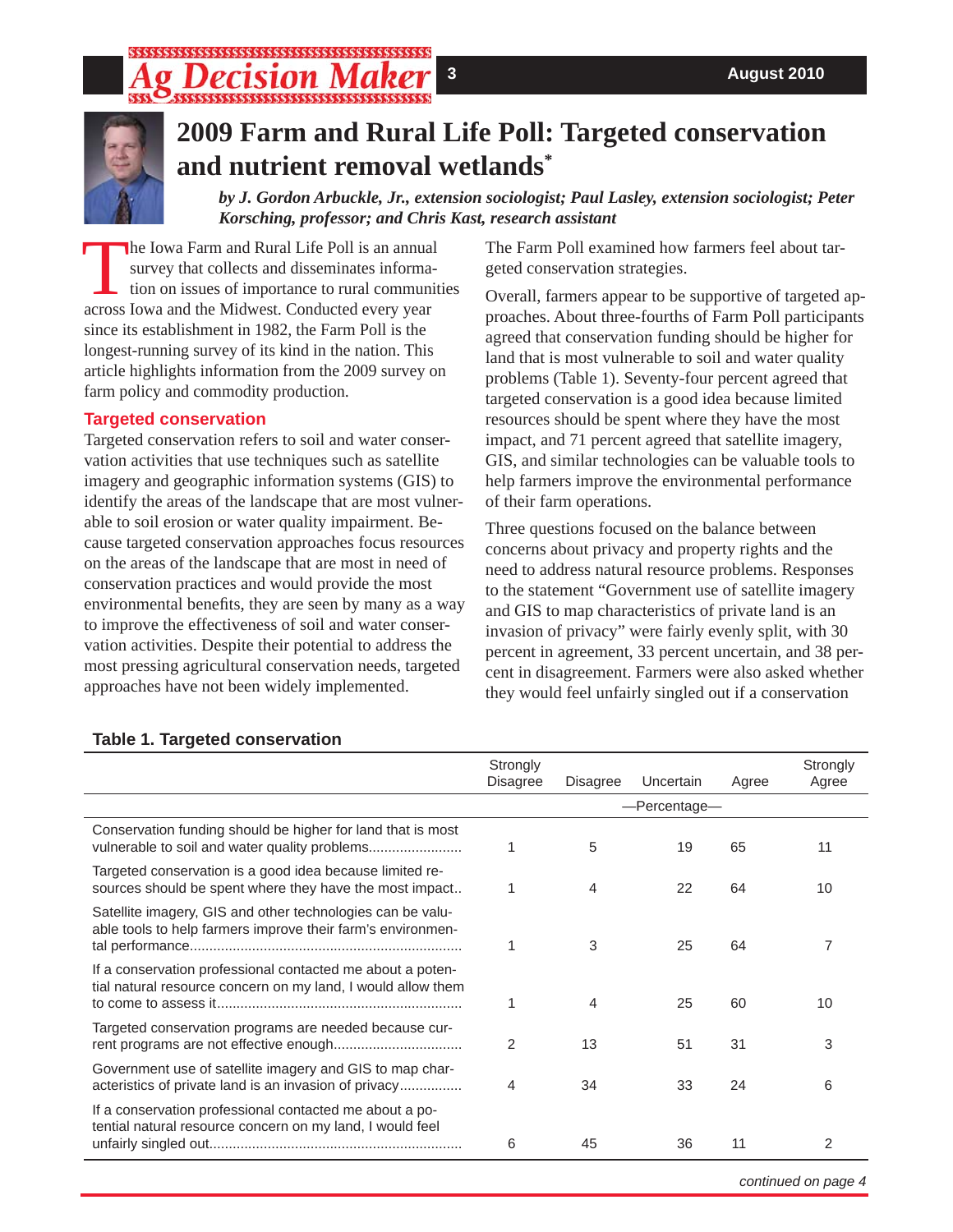# 

*2009 Farm and Rural Life Poll: Targeted conservation and nutrient removal wetlands\* , continued from page 3*

professional contacted them about a potential natural resource concern on their land: only 13 percent agreed, compared to 51 percent who either disagreed or strongly disagreed, indicating that in general they would not feel singled out. Finally, farmers were presented with the statement: "If a conservation professional contacted me about a potential natural resource concern on my land, I would allow them to come to assess it." A solid majority—70 percent—agreed that they would allow it, and only five percent disagreed. Together, these results indicate that most farmers would support a shift toward a more targeted approach to promoting conservation activities on agricultural land.

#### **Nutrient removal wetlands**

Restoration or creation of wetlands at strategic points on the landscape can reduce the amount of nutrients, chemicals, and sediment that enter streams from farmland. The survey provided participants with the following text: "The establishment or restoration of wetlands at key places on the landscape has been shown to be an effective tool for reducing the amount of agriculturerelated nitrogen and sediment that reaches streams through run-off or tile discharge. In general, such wetlands are constructed at the end of drainage districts and other drainage areas (watersheds) to capture nutrients and sediments before they enter streams and lakes." They were then asked to respond to questions and statements about nutrient removal wetlands.

Several questions examined farmers' familiarity with nutrient removal wetlands and willingness to consider establishing wetlands on their farmland. Fifty-eight percent of participants were familiar with constructed wetlands, 21 percent had visited one, and 13 percent reported that they had constructed wetlands on their own farmland (Table 2). Thirty-nine percent indicated that they were aware of the Conservation Reserve Enhancement Program (CREP), a federal program that helps

landowners to establish nutrient removal wetlands where appropriate.

For the second set of questions, which was developed in consultation with Iowa Department of Agriculture and Land Stewardship staff, participants were provided with the following information about nutrient removal wetlands and the CREP program: "Nutrient removal wetlands cover 43 acres on average. Under the Iowa Conservation Reserve Enhancement Program (CREP), landowners: 1) receive 100 percent cost-share of wetland and buffer establishment cost, 2) receive up to 15 annual rental payments of 150 percent of the weighted average soil rental rates, plus \$2 per acre maintenance payments, and 3) can choose to receive a one-time up-front incentive payment to enter into a 30-year or permanent easement on the land. During the easement period, the land cannot be farmed, but landowners still receive 15 years of payments and still own and maintain control over the land. Enrollment in CREP does not make the land under easement public property."

Participants were then asked to answer questions about their willingness to learn more or consider establishing a wetland themselves. The questions were preceded by the statement: "If a portion of your farmland were identified as a critical site for a nutrient removal wetland, would you…?" Seventy-one percent responded that they would be willing to learn more about nutrient removal wetlands, and 58 percent expressed that they would be more likely to consider establishing a wetland on marginal cropland (Table 3).

Forty-six percent indicated that they would consider establishing a nutrient removal wetland through the CREP program. A smaller, but still substantial percentage of farmers (29 percent) were willing to consider establishing a wetland with a permanent easement for \$2,500 an acre, and 23 percent would consider the 30 year easement option for \$1,000 an acre. When asked

|                                                                                       | Uncertain<br>No. |    | Yes |
|---------------------------------------------------------------------------------------|------------------|----|-----|
|                                                                                       | -Percentage-     |    |     |
| Are you familiar with constructed wetlands for nutrient run-off reduction?            | 30               | 12 | 58  |
| Are you familiar with the Conservation Reserve Enhancement Program (CREP)?            | 47               | 14 | 39  |
| Is any of your farmland located at or near the bottom of a drainage district or other | 61               | 10 | 29  |
| Have you ever visited a nutrient removal wetland or other constructed wetland?.       | 76               | 3  | 21  |
|                                                                                       | 85               |    | 13  |

## **Table 2. Nutrient removal wetlands**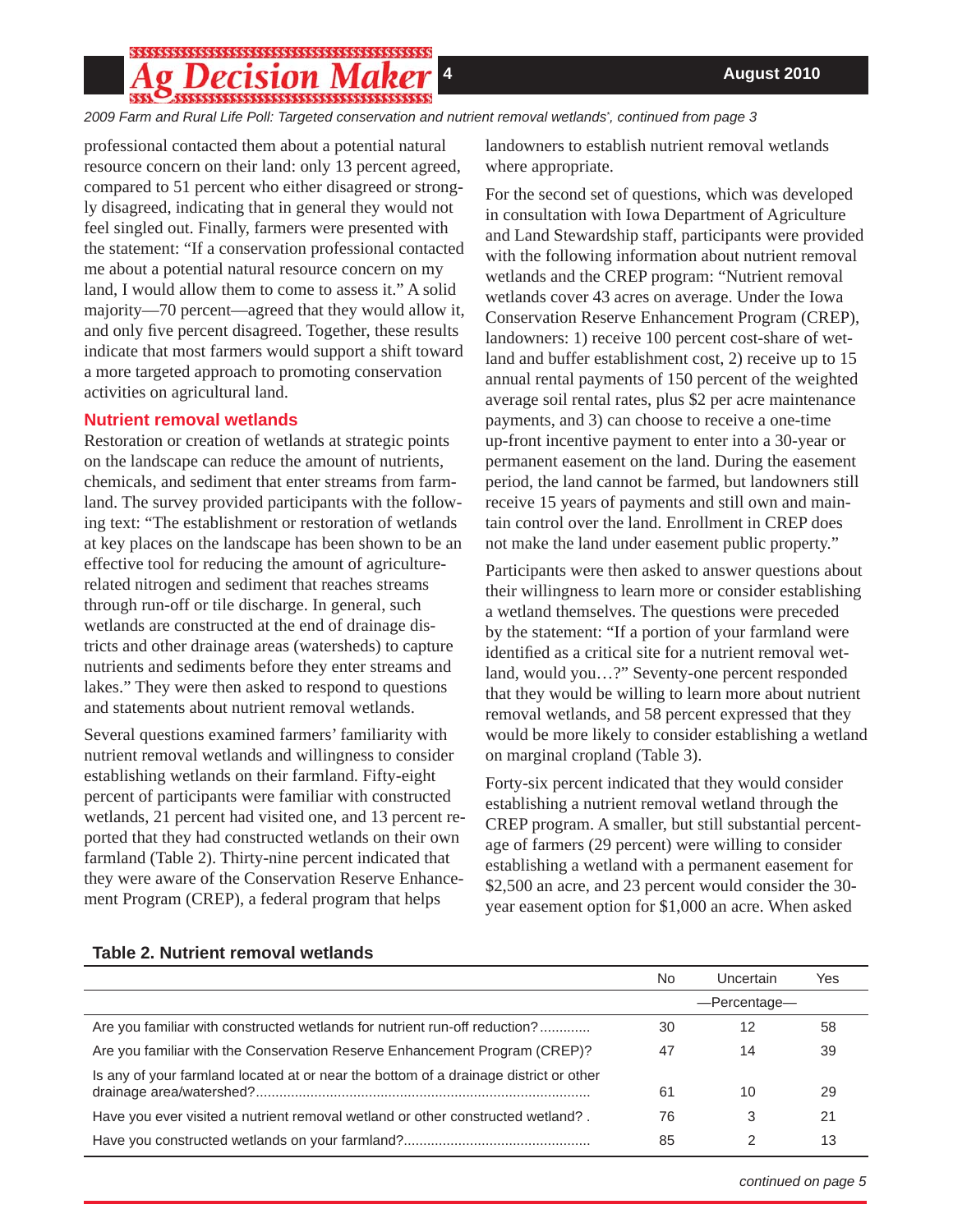# \$\$\$\$\$\$\$\$\$\$\$\$\$\$\$\$\$\$\$\$\$\$\$\$\$\$\$\$\$\$\$\$\$\$\$\$\$\$

*2009 Farm and Rural Life Poll: Targeted conservation and nutrient removal wetlands\*, continued from page 4*

whether they would feel unfairly targeted if some of their land were identified as a critical site for a wetland, only 15 percent indicated that they would, and only seven percent stated that they would refuse to consider the possibility of constructing a wetland under those circumstances.

Finally, six questions examined beliefs about water quality and the potential impacts of nutrient removal wetlands. Seventy-eight percent of farmers agreed that Iowa farmers should do more to reduce flows of nutrients and sediment into waterways and lakes, and 58 percent believed that nutrients from Iowa farms contribute to hypoxia (oxygen depletion) and sedimentation in Iowa lakes and rivers (Table 4). Forty-five percent of participants endorsed nutrient removal wetlands as a good idea that should be promoted more heavily. In terms of impacts, while 64 percent of farmers believed that constructed wetlands would attract desirable wildlife for hunting and viewing, 32 percent agreed that such wetlands could cause upstream and downstream drainage problems for other landowners, and 27 percent felt that they could attract undesirable wildlife.

## **Survey information**

Iowa State University Extension, the Iowa Agriculture and Home Economics Experiment Station, and the Iowa Department of Agriculture and Land Stewardship are all partners in the Farm Poll effort. The information gathered through the Farm Poll is used to inform the development and improvement of research and extension programs and is used by local, state, and national leaders in their decision-making processes. We thank the many farmers who responded to this year's survey and appreciate their continued participation in the Farm Poll.

### **Who participates?**

The 2009 Farm Poll questionnaires were mailed in January and February to a statewide panel of 2,201 farm operators. Usable surveys were received from 1,268

#### **Table 3. Nutrient removal wetlands, part 1**

|                                                                                                                 | No           | Uncertain | Yes |
|-----------------------------------------------------------------------------------------------------------------|--------------|-----------|-----|
| If a portion of your farmland were identified as a critical site for a nutrient removal wet-<br>land, would you | -Percentage- |           |     |
|                                                                                                                 | 11           | 18        | 71  |
| be more likely to consider establishing a wetland on marginal cropland?                                         | 14           | 27        | 58  |
| consider establishing a nutrient removal wetland through the CREP program?                                      | 20           | 35        | 46  |
| consider establishing a wetland with a permanent easement for \$2,500/acre?                                     | 30           | 40        | 29  |
| consider establishing a wetland with a 30-year easement for \$1,000/acre?                                       | 39           | 38        | 23  |
| feel unfairly targeted just because your land is located where it is?                                           | 56           | 28        | 15  |
| refuse to consider the possibility of constructing a nutrient removal wetland?                                  | 61           | 32        |     |

### **Table 4. Nutrient removal wetlands, part 2**

|                                                                | Strongly<br><b>Disagree</b> | <b>Disagree</b> | Uncertain | Agree | Strongly<br>Agree |  |
|----------------------------------------------------------------|-----------------------------|-----------------|-----------|-------|-------------------|--|
|                                                                |                             | -Percentage-    |           |       |                   |  |
| lowa farmers should do more to reduce nutrient and sediment    | 0                           | 3               | 19        | 65    | 13                |  |
| Nutrient removal wetlands would attract desirable wildlife for | 1                           | 5               | 30        | 57    |                   |  |
| Nutrients from lowa farms contribute to hypoxia and sedimen-   | 4                           | 6               | 36        | 49    | 9                 |  |
| Nutrient removal wetlands are a good idea that should be       | 1                           | 6               | 47        | 40    | 5                 |  |
| Nutrient removal wetlands could disrupt drainage systems for   | $\mathfrak{p}$              | 14              | 52        | 29    | 3                 |  |
| Nutrient removal wetlands would attract undesirable wildlife   | 3                           | 22              | 47        | 24    | 3                 |  |